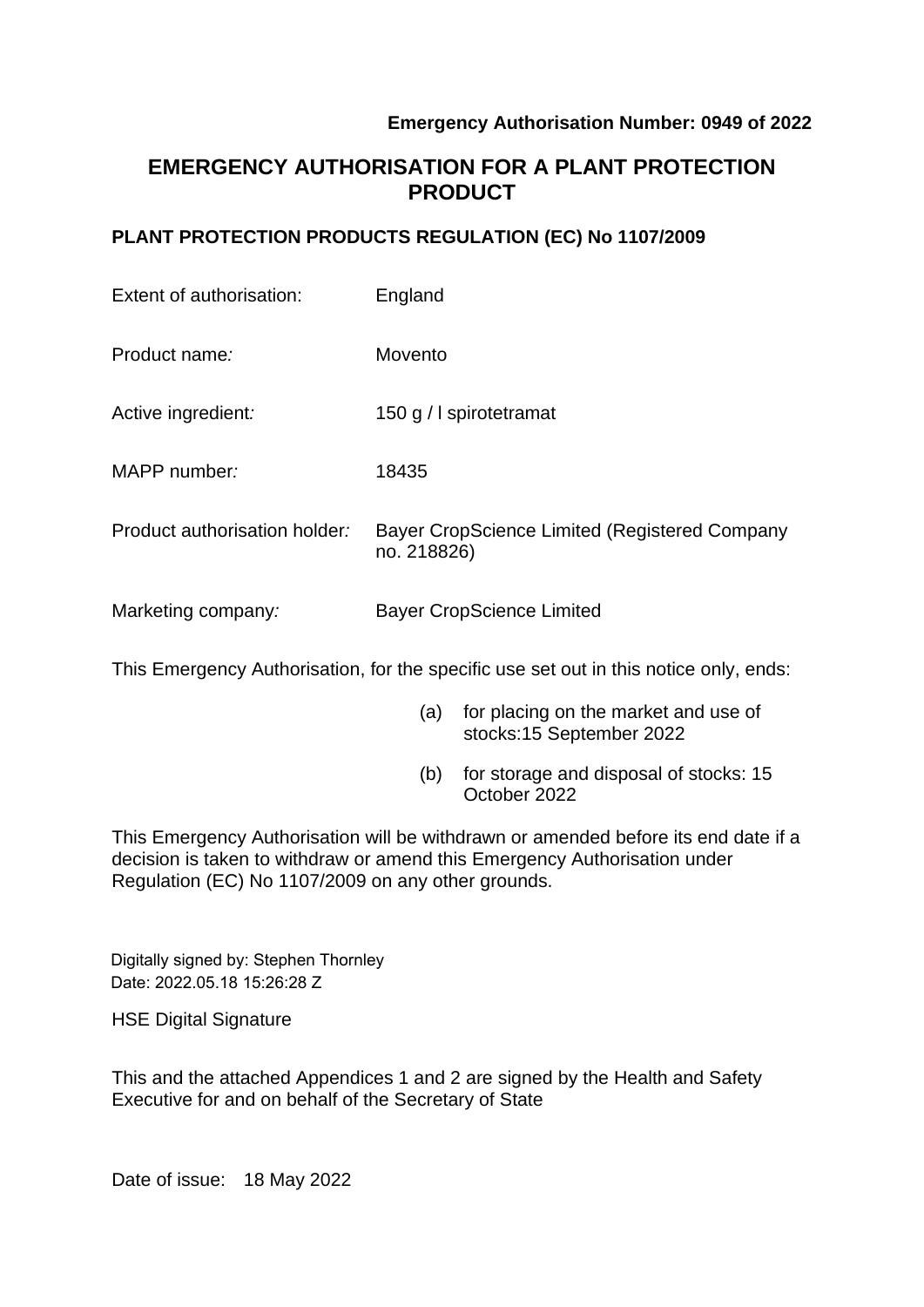# **EXPLANATORY NOTES**

- 1. This is Emergency authorisation number 0949 of 2022.
- 2. This Emergency authorisation will be published on HSE's website.
- 3. Application reference number: COP 2022/00574
- 4. Persons using the product to which this Emergency authorisation applies should acquaint themselves with and observe all requirements contained in the Regulation (EC) No 1107/2009, including the duty on the holder of any Emergency authorisation to notify information on potentially dangerous effects, a contravention of which is a criminal offence under those Regulations.
- 5. Neither the efficacy nor the phytotoxicity of the product for which this Emergency authorisation has been granted has been assessed and, as such, the user bears the risk in respect of failures concerning its efficacy and phytotoxicity.
- 6. In this notice Regulation (EC) No 1107/2009 means: In relation to Great Britain, Regulation (EC) No 1107/2009 as it has effect in Great Britain.

### **ADVISORY INFORMATION**

This Emergency authorisation relates to the use of 'Movento' (M18435) for the control of peach potato aphid (Myzus persicae) to prevent virus yellows infection. Applications to be made via horizontal boom sprayer in water volumes of 300 to 600 litres water per hectare. 'Movento' should be applied at the recommended rate of use and in sufficient water volume to achieve the required spray penetration into the crop and uniform coverage necessary for optimal pest control.

IMPORTANT: When applying this product under the terms of this Emergency authorisation, comply with any resistance guidance or restrictions stated on the product label.

Total reliance on one pesticide will hasten the development of resistance; pesticides of different chemical types or alternative control measures should be included in a planned programme. Alternating insecticides with different modes of action is a recognised anti-resistance strategy and 'Movento' should be used in alternation with insecticides of a different mode of action, giving consideration to the overall treatment programme on the crop against a range of pests.

This Emergency Authorisation will expire on 15 September 2022.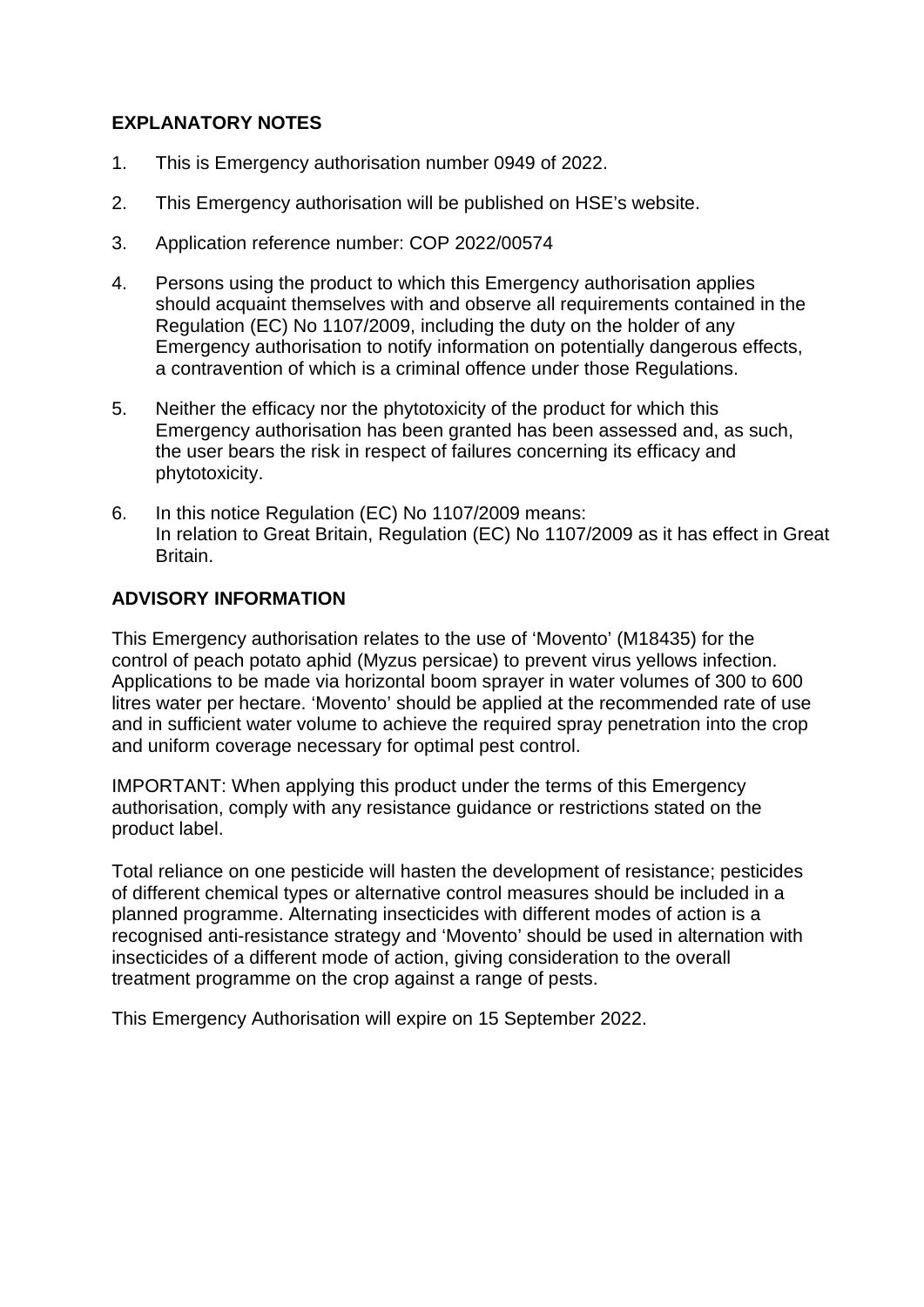# **REPEAT APPLICATIONS**

For any repeat application the following data requirement must be addressed:

A summary report (in tabular form) which demonstrates how the authorisation requirements were met including:

- Dates and area of application at each location
- Reasons for treatment Movento
- Aphid counts
- Beet virus yellows infection levels
- Yield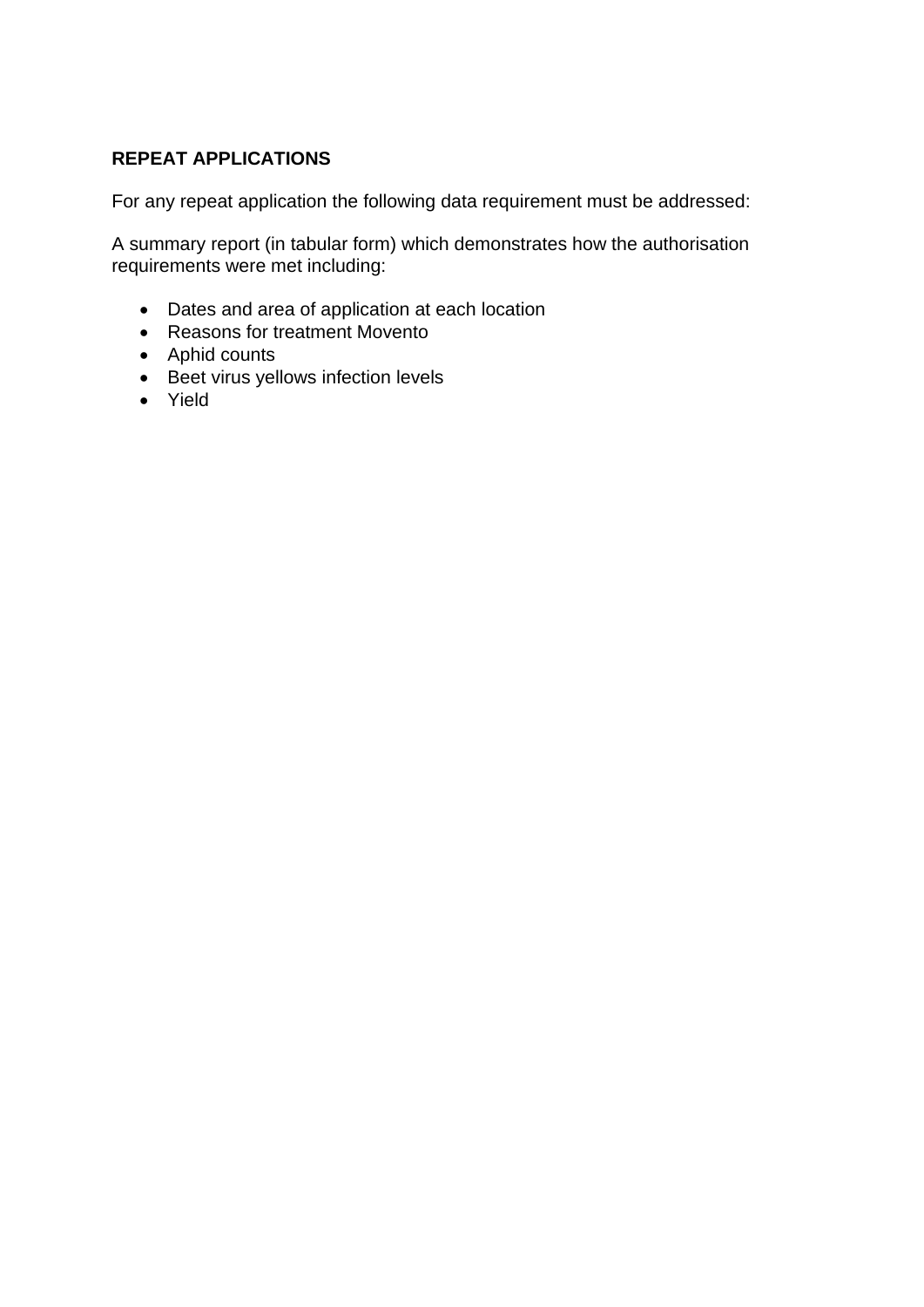# **APPENDIX 1: CONDITIONS OF EMERGENCY AUTHORISATION**

The conditions below are obligatory. They must be complied with when the use occurs. Failure to comply with the following conditions will result in the withdrawal or amendment of the Emergency Authorisation under Regulation (EC) No 1107/2009 and may result in other enforcement action, including prosecution.

### **Use:**

# Field of use: **ONLY AS AN INSECTICIDE**

User: Professional

| Crops/situations: | Maximum<br>individual dose:<br>(litres product /<br>ha) | Maximum total<br>dose: (litres<br>product / ha /<br>crop) | <b>Maximum</b><br>number of<br>treatments: | Latest time of<br>application:                                    |
|-------------------|---------------------------------------------------------|-----------------------------------------------------------|--------------------------------------------|-------------------------------------------------------------------|
| Sugar beet        | 0.5                                                     | 0.5                                                       |                                            | Up to and<br>including<br>sixteen true leaf<br>stage (BBCH<br>39) |

Operator Protection:

(1) Engineering control of operator exposure must be used where reasonably practicable in addition to the following personal protective equipment:

> Operators must wear suitable protective clothing (coveralls), suitable protective gloves and face protection (faceshield) when handling the concentrate.

(2) However, engineering controls may replace personal protective equipment if a COSHH assessment shows that they provide an equal or higher standard of protection.

Environmental protection:

To protect non-target arthropods respect an untreated buffer zone of 5 m to non-crop land.

Other specific restrictions:

(1) This product must only be applied for the control peach potato aphid (Myzus persicae) in accordance with the terms of this Emergency Authorisation, the product label and/or associated leaflet.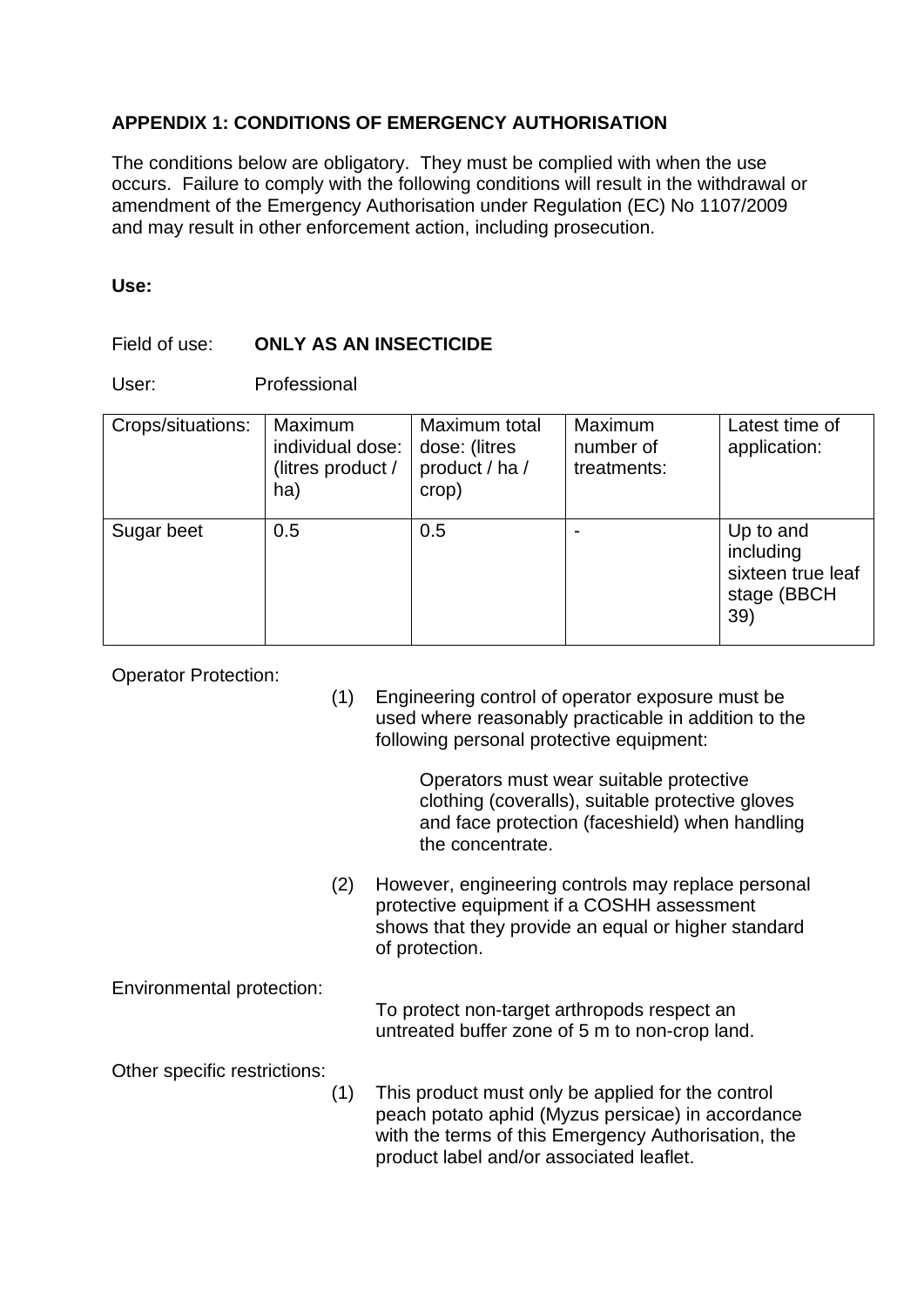- (2) Growers must refer to BBRO advice and recommendations from BASIS qualified agronomists when considering the need to spray.
- (3) Do not use on sugar beet plants grown from seed treated with 'Cruiser SB'.
- (4) Crops must only be sprayed with 'Movento' following a two spray programme of acetamiprid and flonicamid and where relevant aphid thresholds are identified

Up to 12 true leaves: 1 green wingless aphid per 4 plants

Between 12 and 16 true leaves: 1 green wingless aphid per plant

(5) This product must not be applied via hand-held equipment.